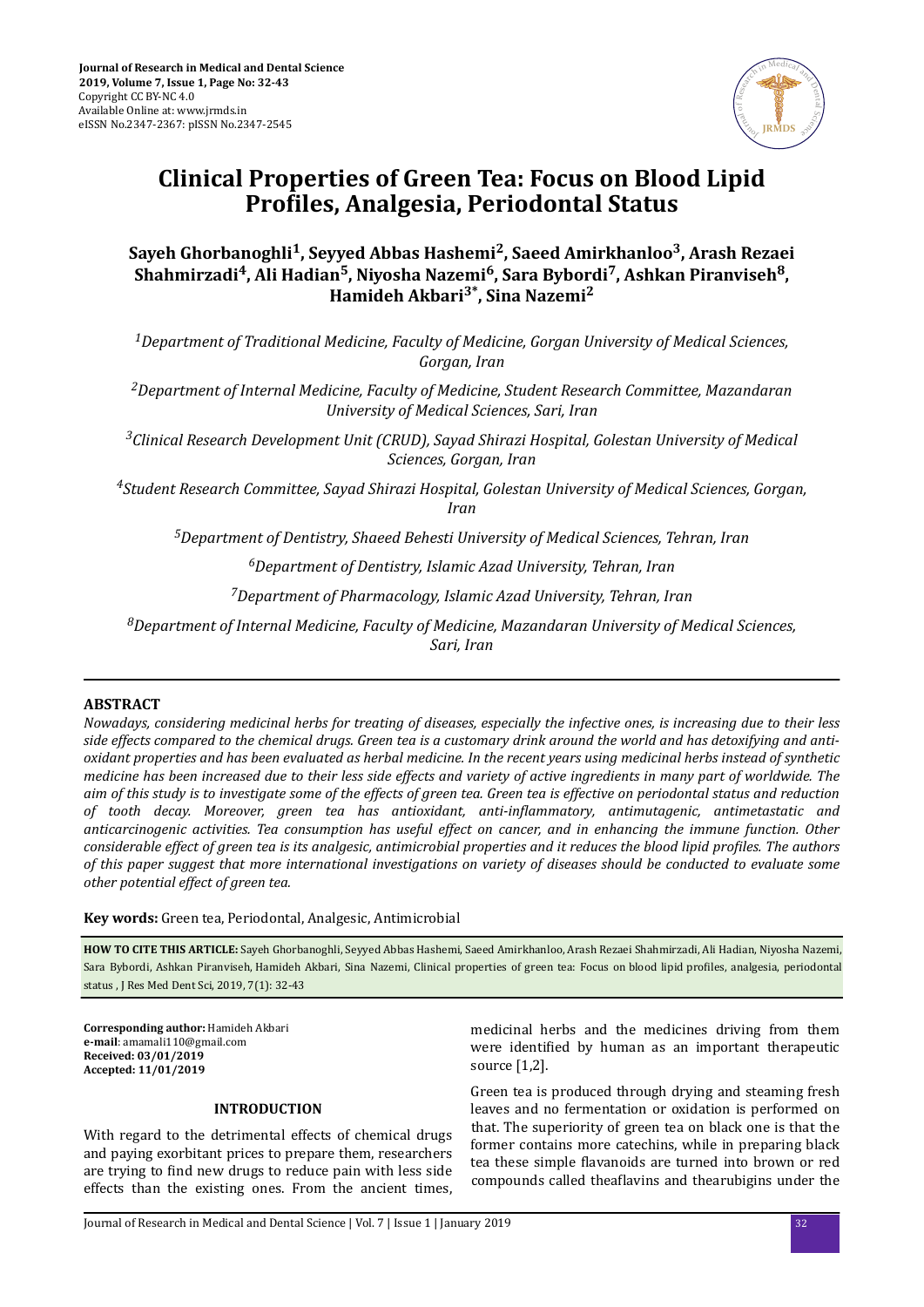influence of oxidation that cause the brewed tea to be black [3]. The reports suggest that the green tea extract has antibacterial and antiviral activity [4,5], in addition, it is effective on recovering neurological, cardiovascular diseases and diabetes [6-8] the anti-oxidant and noncarcinogenic properties of the poly-phenols in this plant have been proved [9].

Generally, it is counted as the customary tea all around the world. Tea is obtained from drying the young leaves of the plant and distinction between all kinds of tea is related to the operations performed after picking the leaves and are introduced as the black, red, green and white tea. If the leaves are dried immediately using a dry heat, the result will be green tea. Drying in high temperature causes deactivation of the oxidative enzymes [10,11] in the ancient China and eastern Asia, green tea was being used as a medicinal herb for the treatment of diabetes [11,12].

Today, using medicinal herbs for treating most of the diseases, especially the infective ones, is increasing due to their less side effects compared to the chemical drugs [13]. Tea can be counted as a medicinal herb that is the most common beverage all around the world. To prepare tea the leaves of *Camellia sinensis* are put under heat and scrubbing immediately after being picked so that the fermented green leaves are processed [14]. Tea includes almost 400 biologically active compounds, one third of which are poly-phenols [15]. Poly-phenols in tea include a big group of substances under the control of catechins. The presence of this compound can justify the beneficial and potential effects of tea in the oral well-being [16].

The main groups of catechin in tea include Epicatechin gallate (ECG), Gallocatechin gallate (GCG), Epigallo catechin (EGC), Epigallocatechin gallate (EGCG) and Epicatechin, the most active of which is EGCG [17].

Green tea is fermented for a short time and has high amount of catechin (poly-phenol), while black tea is fermented for a longer time and more amount of catechin is disintegrated in that [18]. Owing to such compounds, green tea has such properties as anti-oxidant, antiinflammation, non-carcinogenic, anti-bacteria, anti-decay and reduces the inflammation of gums.

Tea has antioxidant  $[4,7,19,20]$ , anti-inflammatory, antimicrobial, antimutagenic, antimetastatic and anticarcinogenic activities [21-29]. Tea consumption has useful effect on cancer, and in enhancing the immune function [24,30,31]. One of tea component is catechins, which EGCG is considered the most investigated ingredient [20,24,31-33] and anticancer effects has been evaluated [25,28,34-40].

# **Tooth**

Tooth decay occurs due to abundant microorganisms like *Streptococcus mutans* [41]. *Streptococcus mutans* and *lactobacillus* are able to produce high amounts of acid and have a high tolerance to acidic environment [42]. The commercial anti-plaque agents are mainly anti-bacterial compounds, however, they can disrupt oral bacterial flora leading to the induction and increase of opportunistic pathogens such as *Candida albicans*. In the studies carried out on the anti-plaque factors it was revealed that some kinds of tea and their components can be effective on the activity of *Streptococcus mutans* bacteria and the incidence of tooth decay [43,44].

There is some evidence regarding the influence of green tea in the reduction of tooth decay in the experimental human beings and animals, on the basis that green tea can decrease *Streptococcus mutans* in the saliva dramatically and reduce the probability of decay. On the other hand, there is also some evidence regarding the indirect influence of anti-bacterial through the secretion of protective compounds for saliva including immunoglobulin, lysozyme, lactoferrin, hystatyn and myosin [45]. The other mechanism involved in the reduction of decay is the influence of green tea in the control of pH; the EGCG extract in green tea can reduce production of acid followed by the consumption of sugar through restraining lactate dehydrogenase [46]. In addition, poly-phenols can significantly prohibit sticking oral bacteria to the glycoprotein layer on the surface of teeth [47].

Gingivitis and periodontitis are among the inflammatory diseases of mouth, the primary cause of which is bacteria and causes loss of gum tissue and periodontal connections [48]. In gingivitis gums become red and inflamed and in periodontitis gums atrophy and pocket is created [49]. In many studies it is revealed that natural compounds can be effective in control and prevention of periodontal disease [50]. For instance, the prohibitory effect of green tea on the growth of bacteria such as *P. nigrescen*, *P. intermedia* and *P. gingivalis* is suggested [51]. Green tea has high amount of poly-phenol compounds that several studies manifested that they have antioxidant effects, such that they consider this effect even more than the anti-oxidant effect of vitamin C [52]. On the other hand, experimental studies manifested the effect of catechins of green tea on decreasing the growth of *P. gingivalis*, *P. intermedia* and stickiness of the *P. gingivalis* to the epithelial cells [53]. In addition, the antioxidant property of green tea also can control periodontitis [54].

As it was specified, using mouthwash of green tea causes considerable reduction of *Streptococcus mutans* and *lactobacilli* in the saliva, plaque and the increase of pH in the saliva [44,55,56]. Suyama et al. [57] revealed in their studies that consumption of green tea gum causes the increase of residence against tooth enamel acid, its remineralization and it is effective in the prevention of tooth decay.

In the collected studies in which the effect of tooth decay was evaluated, the examined criteria in the studies included plaque index, concentration of fluoride in the saliva, the extent of remineralization of tooth enamel, the number of *Streptococcus mutans* bacteria, *lactobacillus* and decay removal of *Streptococcus mutans*. Although *Streptococcus mutans* and *lactobacillus* are the main cause of tooth decay and they do so by creating plaque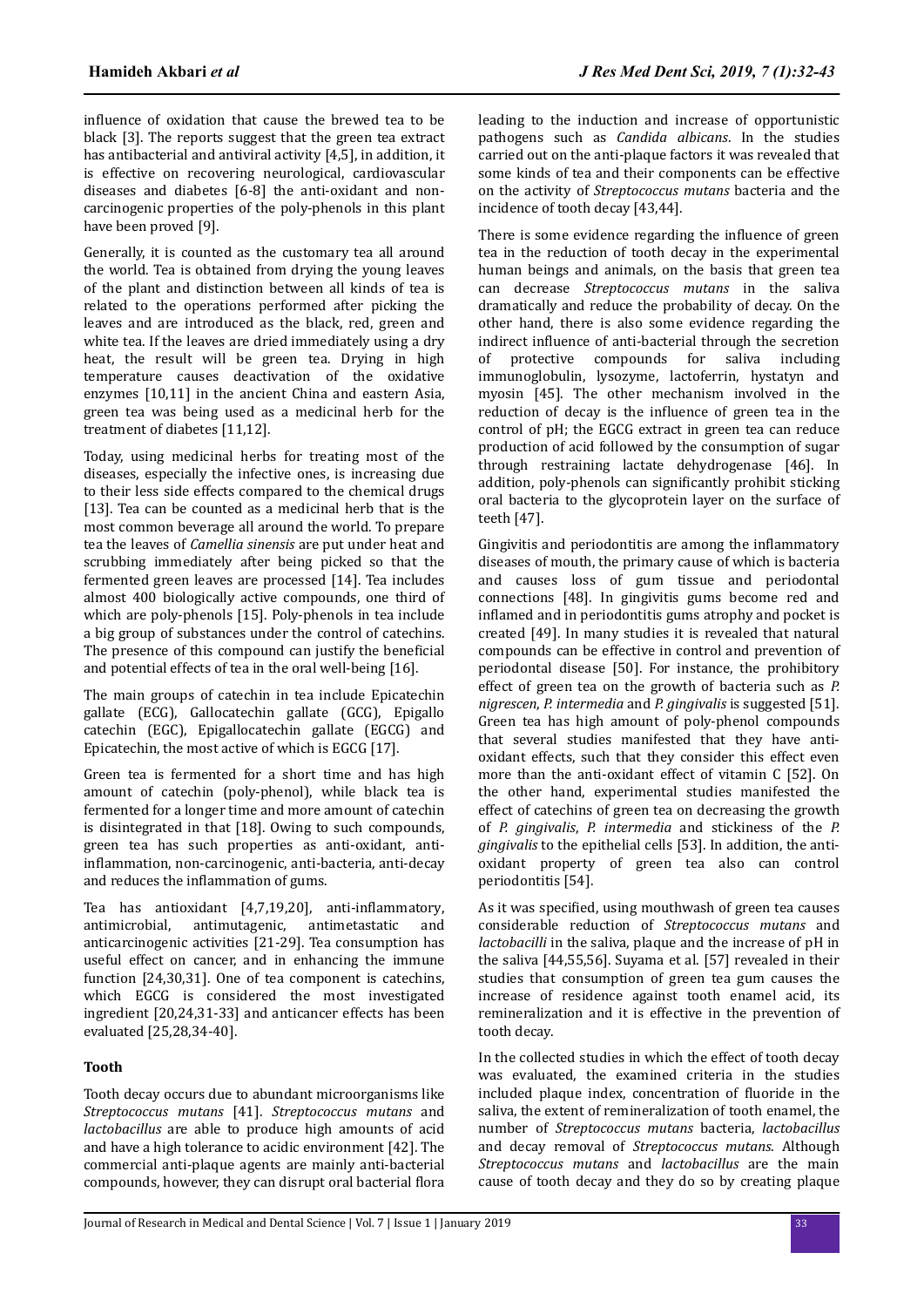and sucrose [57,58]. The measurement of DMFT, the amount of recent decays and investigating the other valuable clinical outcomes to observe the effect of using green tea on tooth decay, are not taken into account in any of the studies.

The outcomes including the number of *streptococcus* and acidity of saliva are among the interstitial and replacing outcomes. A final clinical outcome is a variable that refers to sensations, function and survival of patients. The replacing outcomes are biomarkers that are counted as an alternative for the final outcomes and are expected to predict the epidemiology and pathophysiology of the clinical effects according to the studies [59]. In three studies that the mouthwash containing green tea was used in 1 week [45], five minute after using [56], density of 2% and in 2 weeks [48] density of 5% with counting the bacteria was evaluated.

The results of previous studies revealed that green tea can cause reduction of bacterial colonies, the effect of which is comparable with the sodium fluoride mouthwash and maybe it can be used by children with less concern than sodium fluoride.

In Soekanto et al. study [58], he examined pH of the students' saliva after daily consumption of green tea for one month, considering the pH threshold of 5.5 as the pathogenic threshold and demineralization of tooth enamel NNT was approximately calculated 3 (necessity of using green tea by 3 people due to the increase of saliva pH in one case to higher than risk threshold). However, increase of saliva acidity can be one of the indicators of causing *streptococcus* decay. Some part of the reduction of acidity can also be due to the presence of fluoride and buffering property  $[60,61]$ , as it was manifested in the study of Suyama et al. consumption of chewing gums containing green tea caused the increase of fluoride in saliva significantly [57].

Another study also revealed that the minimum concentration of 50 and 1000 mg/ml green tea catechin decreases the growth of *Streptococcus mutans* and *surbinnus* and these concentrations can be obtained by consuming a cup of green tea [45].

In the studies related to periodontal diseases, in two cases mouthwash of green tea with concentration of 2% and 5% [56,62], in one case chewing gum or chocolate and in one case it was used regionally.

The current review manifested that consumption of green tea in the mentioned forms causes an increase in the index of bleeding gum [55], the depth of periodontal pocket, attachment loss, bleeding with probe, an improvement of the inflammatory response of periodontal structure and periodontal inflammation [49,52]. Kudva et al. [63] in their study manifested that using green tea regionally along with scaling compared to using scaling by itself can cause the reduction of the depth of pocket and all kinds of bacteria except for *P. gingivalis* in a month. Although in this study the bacteria causing periodontitis disease reduces, the clinical indicators such as PI and GI didn't have significant

reduction which represents clinical changes are followed by the decrease of bacterial colonization and occur in the subsequent stages, in addition, the period of 7 days or 2 months is inadequate to observe the outstanding changes in these indicators.

The index of NNT in the study of Krahwinkel et al. [64] that investigated the clinical indexes of API and SBI, was calculated 90 and 45 respectively; while in the study of Kudva et al. [63] in which the bacterial culture was investigated, this index was calculated. This also verifies the same point. The descriptive study of Kushiyama et al. [55] on 940 mature participants revealed that each cup of tea in a day had 0.023 mm reduction in the depth of pocket, 0.028 mm reduction in the loss of stickiness of gum and 0.63% reduction in the index of bleeding while probing and the results are significant  $(p>0.05)$ .

Koyama et al. [65] manifested that the amount of tooth decay has relationship with the amount of using green tea. Linke et al. [66] revealed that consumption of green tea causes reduction of decay in the mice with a diet that creates decay. Subramaniam et al. [67] in the study of the effect of green tea on the growth of *Streptococcus mutans* concluded that using aquatic or alcoholic solution of the green tea leaf restrains the decay-causing bacteria. They concluded that the amount of preventive effect of green tea extract is more on the growth of *Streptococcus mutans* than on chlorhexidine 0.2%.

The effect of green tea along with aerobic exercise on adiponectine and ghrelin serum

Today, it is believed that a diet with anti-inflammatory property can have essential role in preventing the risk of affliction to cardio-vascular diseases in obese and inactive people. Today, green tea is the center of attention as a rich source of anti-oxidant compounds, antiinflammatory and non-carcinogenic [68]. Poly-phenols of green tea prevent the increase of serum lipids of the liver and cause the increase of the consumed energy, lipid oxidation as well as the decrease of lipid mass.

In addition to its influence on lipid metabolism, green tea can have influence on the act of glucose and resistance against insulin [69]. In the full-fat diets, the animals that used green tea or its poly-phenols had lower triglyceride and cholesterol as well as higher fat in their excrement than the control group [70]. Therefore, green tea can control weight in obese people and has a role in the improvement of resistance to insulin and the loss of weight.

On the other hand, physical activity, as an effective factor has always been important in the loss of weight and the improvement of physical condition. The previous studies have shown that consuming the supplement of green tea along with exercise can cause the decrease of abdominal fat, triglyceride serum and the ratio of respiratory exchange [71-73]. Generally, the human studies with the subject of combining aerobic exercise and the supplement of green tea are focused on metabolism of materials, reduction of lipid profile and oxidation of fat and no study investigated the simultaneous effect of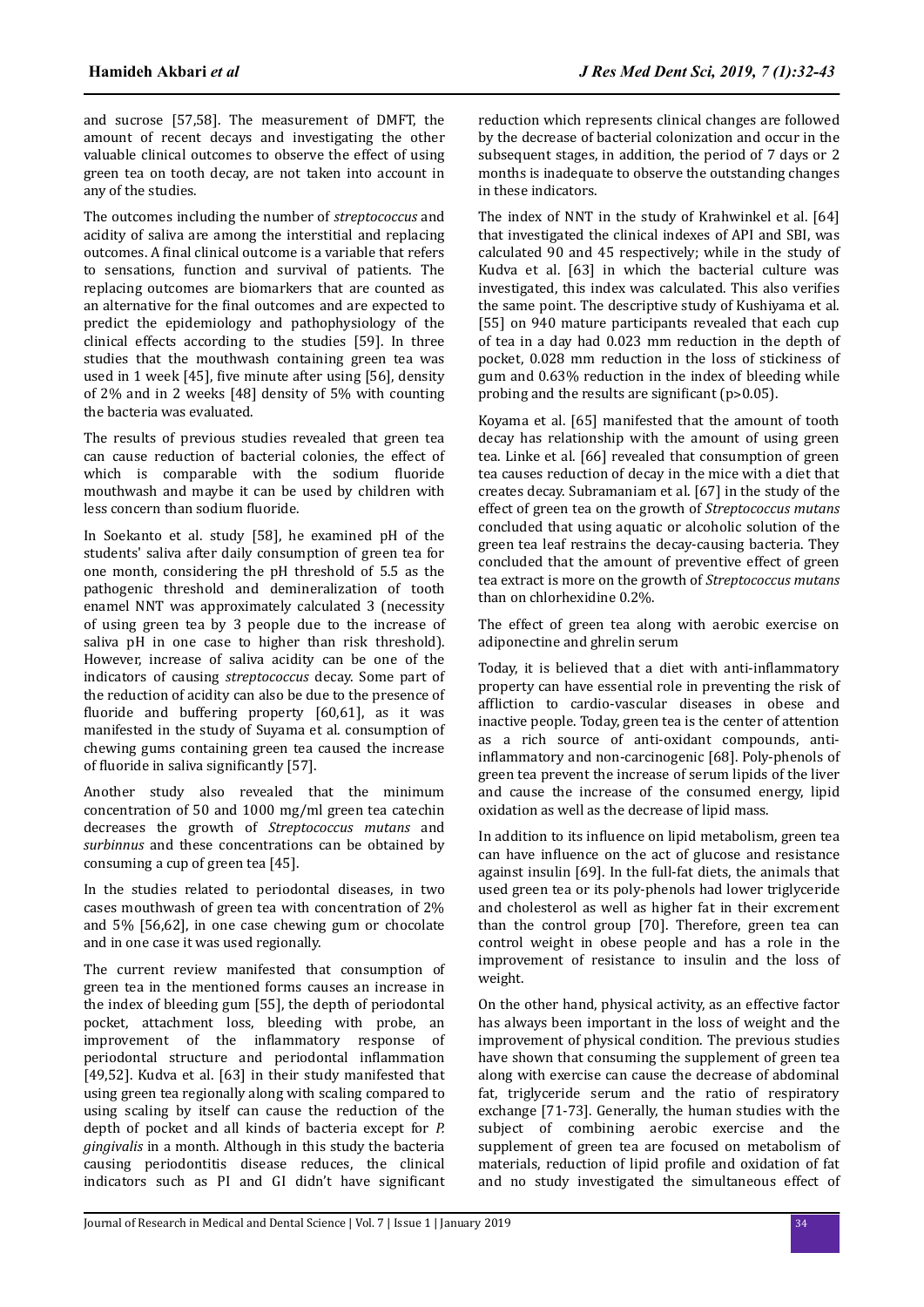aerobic exercise and the supplement of green tea on the amount of adiponectin and ghrelin [69,72,73].

In the previous studies, the useful features of green tea, the effects of reducing weight, the fat mass, the level of blood fat in the mice with the deficiency of leptin receptors, the stimulating effects of thermogenesis and the secretion of lipid, the regulating effects of endocrine system and the fat metabolism are identified [74-77]. Few studies carried out in the field of the influence of using green tea and doing exercise on the expression of adipoctines and ghrelin and most of the studies focused on the effects of green tea by itself. Only in one study along with the current one, Kao et al. observed lack of change in adiponectin serum in the effect of doing exercise and consuming green tea at the same time for 12 weeks [78]. In the same regard, Hsu et al. investigated the effect of consuming green tea extract (491 catechin containing 302 g epigallocetechin gallate (EGCG)) on the obese women with the age range of 16-60 years [79]. Their results revealed that, despite non-significant decrease of body weight by 3%, the consumption of green tea extract has no effect on Adiponectin and ghrelin serum. They mentioned low consumption of green tea extract and the way of using tea as the reasons of lack of significance and announced that the animal researches suggested consumption of green tea in the form of injection is better than eating.

Mohammadi et al. observed the increase of adiponectin serum in the effect of daily consumption of 1.5 g green tea extract containing 210 mg poly-phenol and 150 mg caffeine in the diabetic people in 2 months [80]. They also showed the reverse relationship of adiponectin with the ratio of waist to pelvis, the effect of green tea extract on weight control, the index of body mass and hemoglobin glycoside. Most of the researchers mentioned the effect of green tea extract on the improvement of the distinction of adipocytes as the cause of an increase in adiponectin [81].

In addition, Cho et al. measured the secretion of adiponectin by injecting each of the poly-phenols of green tea in adipocytes and observed the increase of adiponectin serum in the effect of consuming green tea [82]. According to these researchers, the catechin of green tea suppresses the KLF7 protein in the pre-making cells of fat tissue T3-L1 and then restrains the statement of adiponectin gene. Lindsey et al. stated that in addition to the dose of green tea extract, the quality differences, the way of prescription and the duration of its consumption are important in the effect of tea on adiponectin serum [83]. On the other hand, being accustomed to the consumption of regular tea, which contains caffeine, by the people in the study may decrease the effect of green tea on adiponectins. In addition, the type of samples and how to make extract out of them has a big effect on the results of the studies [84].

Most of the previous studies used green tea in the form of capsule, while in this study the tea bag, which is more common, is used [80].

After 12 weeks of consuming green tea extract in women, Hsu et al. observed the lack of change in ghrelin in the case group and they related that to low consumption of green tea [79]. The carried out studies in this area manifest that green tea decreases blood sugar and ghrelin serum has a reverse relationship with blood sugar, such that decreasing blood sugar causes the increase of ghrelin [85-87]. Thus, this way green tea can increase ghrelin. In the current study the amount of blood sugar didn't have any significant change in the control and test group. Therefore, the consumption of green tea couldn't exert its influence on the amount of ghrelin serum. In addition, Mehdizade et al. stated that the most suitable dose of green tea extract for the reduction of blood sugar is 100 mg in exchange for each kilogram of body weight [88].

Green tea increases the consumed energy and fat oxidation in the short run [69]. In addition, it contains two primary substances of catechin poly-phenol and caffeine. Poly-phenol catechin extends the duration of the effect of catecholamine and caffeine stimulates the secretion of norepinephrine. On the other hand, it is thought that catecholamine causes loss of weight by stimulating satiety, the increase of fat oxidation and caffeine [89]. With regard to the fact that ghrelin is decreased at the time of satiety, perhaps the amount of consuming green tea, catechin poly-phenol and caffeine in that is not to the extent of being able to influence catecholamine and be effective in the creation of the feeling of satiety and the change of ghrelin serum. In addition, lack of significant change in ghrelin can be due to free fatty acids in blood; for the green tea caffeine can release fat into the blood stream through stimulating the central nervous system [89].

Green tea is rich in nutrients and reduces appetite, along with the loss of appetite the level of ghrelin is reduced, too [90]. Richards et al. explored the effect of consuming EGCG, three capsules a day containing 135 mg EGCG for 14 days on the maximum oxygen uptake while doing exercise on the ergometer bicycle with the intensity of 25-30 watt per minute up to fatigue [91]. The researchers confirmed the increase of maximum consumed energy after consuming EGCG for a short time and attributed the increase to the effect of EGCG in increasing arterialvenous oxygen distinction. In addition, Muras et al. in a study on mice stated that consuming the green tea extract for 8 weeks along with doing exercise increases endurance running capacity on the treadmill until fatigue [92].

# **Cholesterol**

EGCG causes a decrease in the food intake, reduces the levels of triglyceride, cholesterol and leptin in the blood, stimulates the metabolism of energy and increases the amount of HDL [93,94]. Shimotoyodme et al. in a study on mice found out that when consuming green tea is along with doing exercise the mice's body fat has further reduction than when it is consumed without doing exercise [95]. By the same token, Cardoso et al. examined the effect of consuming green tea, doing resistance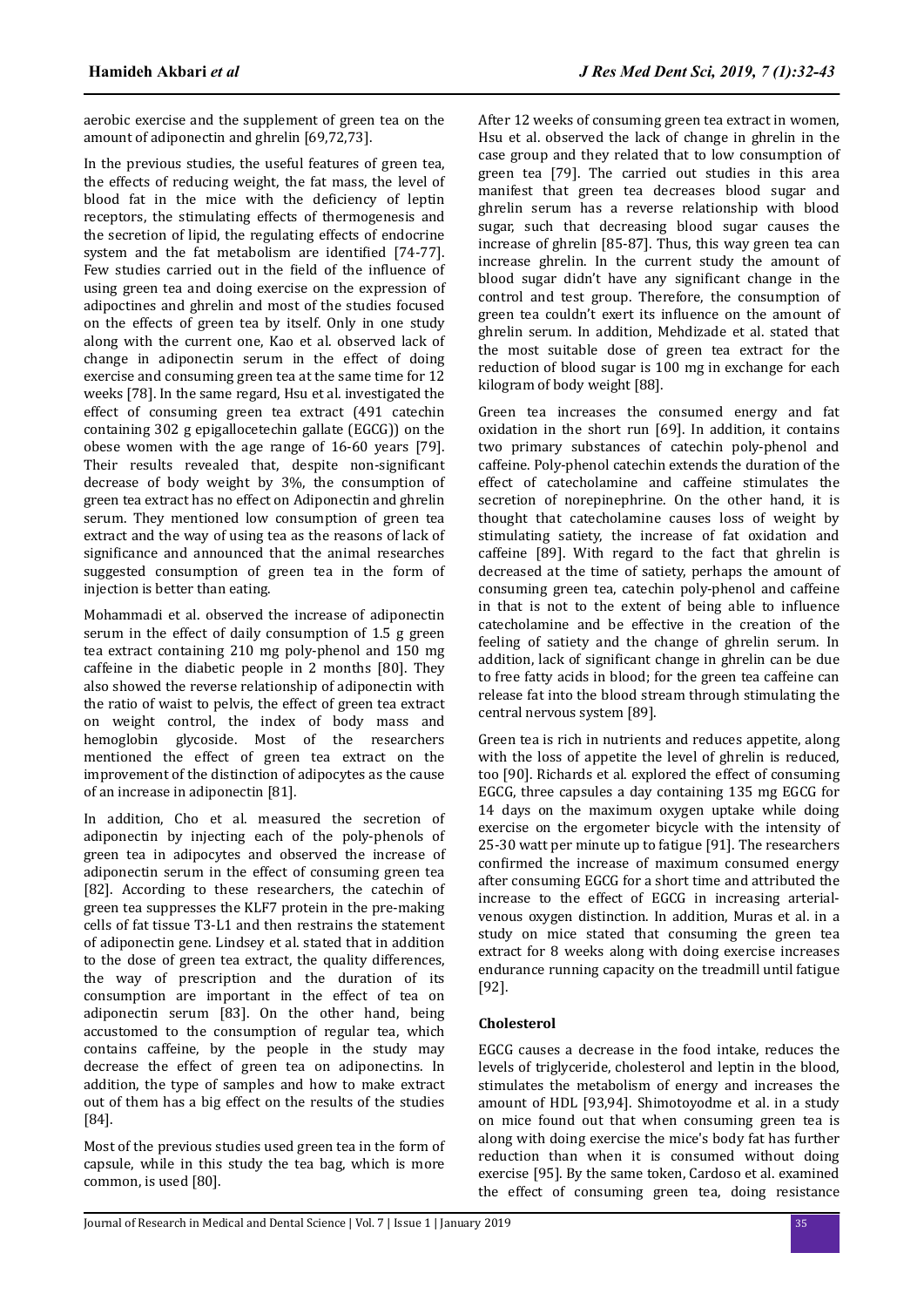training on the body composition and the metabolic rate of resting in the over-weight and obese women. After 4 week diet, 36 subjects were divided into four groups of placebo, green tea and resistance training as well as placebo and resistance training.

People participated in a resistance training schedule for 8 weeks. The results revealed that compared to the other groups, the consumption of green tea along with resistance training causes the increase of metabolic rate of resting, net weight of the body, power and decrease of fat percentage of the body, waist and triglyceride stores [96]. The results led to the proposition of new viewpoints regarding the effect of green tea, highlighting the potential benefits in the prevention or treatment of obesity and metabolic syndrome as well as the relevant metabolisms [97]. In addition, studying lipid metabolism in animals, tissues and cells manifested that the consumption of tea and catechin decreases triacylglycerol and total cholesterol, prevents accumulation of fat in the liver and stimulates thermogenesis [98].

Generally, some studies confirmed the effect of catechin green tea on the lipid percentage and body composition  $[10,72,73,98-101]$ , while this effect is not confirmed in some studies (with regard to the different results in these researches [102-104].

Shen et al. investigated the polyphenol effect of green tea on the body composition and the quality of bone in the obese mice with high-fat diet. Their results suggested that consuming the supplement of polyphenol for 4 month reduces the lipid percentage in the body, increases lean mass, power and the density of minerals in the bones of mice. They believe that this improvement is due to the possible impact of polyphenols on the increase of antioxidant capacity and the decrease of inflammation [101]. In addition, Lonac et al. manifested that the shortterm consumption of epigallocatechin gallate supplement (7 capsules of 135 g during three days) don't increase the metabolic rate, resting and thermic effect of food [103].

EGCG has the increase of lipid oxidation and the effects of anti-obesity in men [105].

They stated that even if lipolysis and oxidation of lipid increase with the moderate intensity during exercise, green tea can increase lipid metabolism. Hill et al. studied the effect of doing aerobic exercise with the moderate intensity for 12 weeks along with consumption of 300 mg EGCG on the abdominal fat of the over-weight and obese women. Their results revealed that consumption of EGCG doesn't cause further reduction of fat than what aerobic exercise does [104].

In another research Cunha et al. manifested that daily intake of 400 mg green tea extract per kilogram of body weight for 8 weeks doesn't make any significant change in the amount of total cholesterol and triglyceride, but it can increase the concentration of HDL adiponectin. This increase was along with anti-inflammatory effects of tea [102]. In addition, Nagao et al. revealed that consuming the beverage containing 690 mg catechin for 12 weeks causes a significant decrease in the body fat and the fat under the skin of healthy men [99]. It doesn't have significant effect on the lipidic profile of blood. Nagao et al. in another study concluded that catechin causes the decrease of LDL [106].

Ota et al. examined the effects of the beverage containing catechin of green tea on the body composition and distribution of fat in over-weight and obese adults during physical activity. They found out that the group that received the beverage containing catechin had a significant decrease in the concentration of free fatty acids and TG and the abdominal and total fat decreased significantly. However, there was no change in the amount of total cholesterol and lipoprotein [72].

#### **Analgesic effects**

On the other hand, the analgesic and anti-inflammatory effect of polyphenols in different plants has been specified through different studies [107,108], many researcher also showed the effect of phenolic composition of green tea on the reduction of neuropathic pains and recovery of digestive ulcers [109,110]. The relationship between the results of previous studies represents that the flavanoid compositions of such plants are able to exert anti-inflammatory effects due to having protective agents [111] through which they probably can reduce the intensity of pain and inflammation. The direct effect of flavanoids on the prostaglandins' synthesis is definitely specified [112]. With regard to the current evidence flavanoids restrain the production of prostaglandins in response to the inflammatory stimulants by restraining cyclooxygenase enzyme, as a result, sensitivity of the pain receptors that are made by these molecules are prevented, subsequently; they reduce the analgesia accompanying these responses [113]. On the other hand, the anti-inflammatory processes are along with the restraint of free radical activity [113]. In this regard the flavanoids in the green tea extract can justify the analgesic effects of green tea to some extent by exerting the anti-oxidant effects [114].

Green tea with the analgesic effect of morphine makes the neuropathic pains better through restraining the production of NO [115]. Recently, most of the useful effects mentioned about green tea are attribute to its most abundant catechin i.e. epigallo catechin 3-gallate (EGCG) [116,117].

Catechins draw attention both in the scientific society and among the common people due to their useful effects on health. Catechins of green tea can be useful in the treatment of most of the inflammatory diseases including osteoarthritis and rheumatoid arthritis [118,119].

Additionally, it is manifested that consumption of green tea improves the reflective and sensory disorders arising out of chronic inflammation and pressure on the sciatic nerve [120] green tea contains some polyphenol compounds called catechin [121].

Epigallocatechin gallate (EGCG) is the most abundant polyphenol compound in green tea and it seems that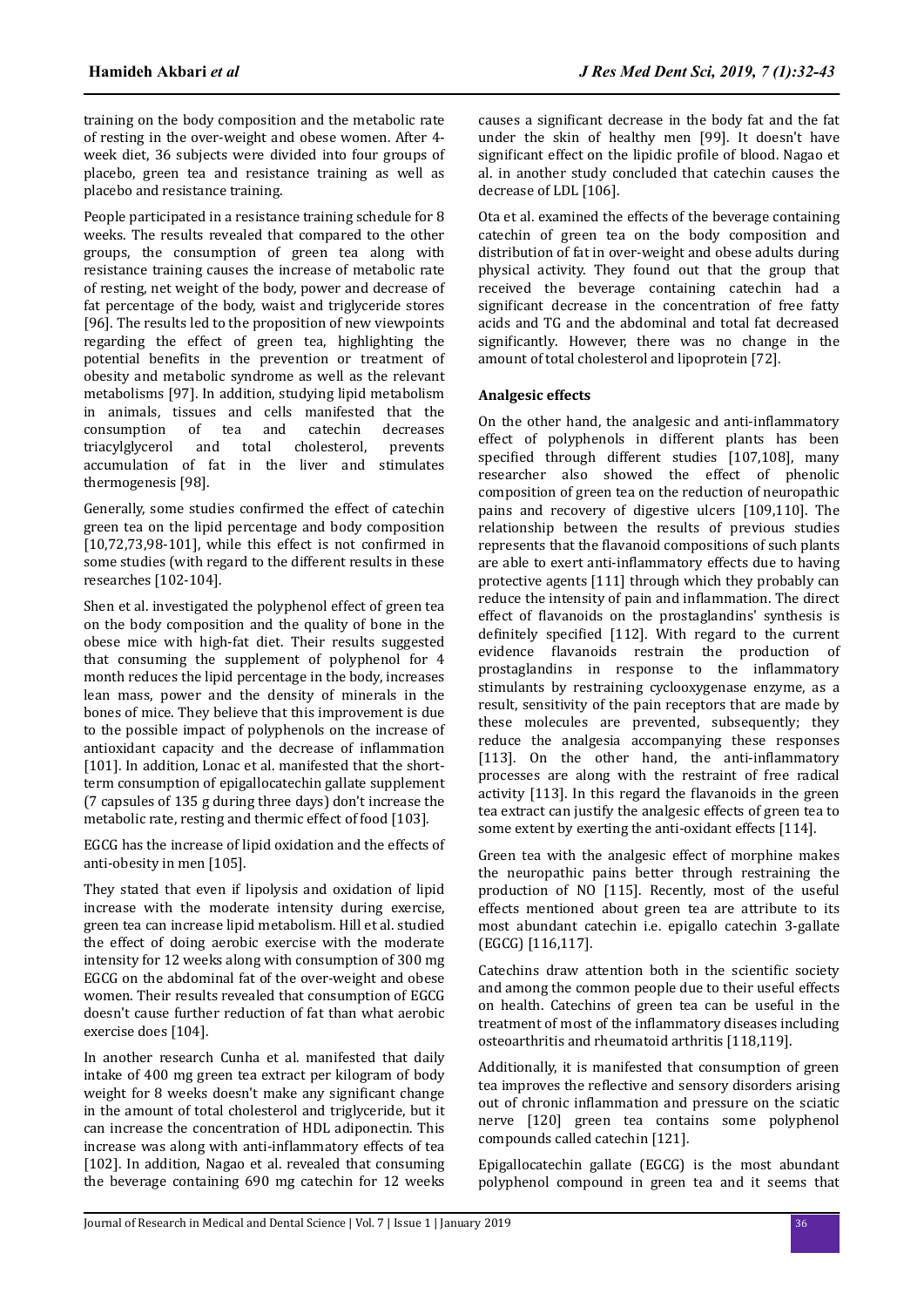most of the biologic activity of green tea is due to the same compound [122]. The researches revealed that EGCG has protective effects in the face of cerebral ischemic harms [123,124] and neurodegenerative diseases [7,125]. Studies have shown that catechins exert their neuroprotective effects through restraining free radicals, decreasing peroxidation of lipid, decreasing apoptosis and the anti-inflammatory effects.

According to the studies carried out on the neuroprotective properties of EGCG in the neurodegenerative [125] and cerebral ischemia [122], one of the possible mechanisms recommended by the researchers is the restrictive effect of this compound on peroxidation of fat suggested by free radicals. Polyphenols in green tea can connect to the free radicals and neutralize them due to the hydroxyl group in their structure [5]. In addition, they can increase endogenous anti-oxidants indirectly [126]. Researchers have shown that the injection of EGCG reduces the damage to white matter surrounding cerebral ventricles in the hydrocephalus animal model [127].

A study showed that use of *Camellia sinensis* (*L.*) had good effect on cerebral cortex metabolic and oxidative profile in pre-diabetic rats. They suggested that its consumption can be a reliable strategy to prevent DMrelated impacts in the cerebral cortex [128].

#### **Antimicrobial effects**

So far, there have been several reports on the antimicrobial effects of different kinds of tea [129] and its net polyphenols [130] against different kinds of microbes. Its synergistic effects with antibiotics have also been reported [131,132]. Some studies represent antifungal effects of green tea [133,134]. There are different studies on the effect of herbal extracts such as *Roy Pseudomonas aeruginosa* [135,136]. The tea extracts eliminates or inhibits the growth of pathogenic bacteria and the concentration of 3 mg/ml tea in a cup is able to eliminate *Staphylococcus aureus* resistant to methicillin [137-140].

The polyphenols of green and black tea leaf have inhibitory effect on the growth of *E. coli*, *Streptococcus* and *S. aureus*. The extracts of green and black tea inhibit the bioϐilm formation and growth of *enterobacteriaceae* [86].

The researchers found out that the tea extracts are against *clostridium* species, the herbal pathogenic bacteria like *arvinia* and active *pseudomonas* species. There are different views regarding sensitive bacteria to tea that can be resulted from the tea resources [141].

Epigallo catechin in the tea also increases tetracycline activity on the *staphylococci* [10].

The catechin molecules including epicatechin, epigallo catechin and epicatechin gallate prevent growth of *H. pylori* and are able to restrain urease by that [44].

Gao et al. revealed that the increase of tea consumption reduces the risk of gastric cancer [142]. Some researchers proved that green tea prevents the chronic and active inflammation of digestive system and reduces the risk of cancer in lower parts of the body [143]. A recent investigation indicated that Green tea has antibacterial effect on *Streptococcus mutans* and *Lactobacillus acidophilus* [18].

The antibacterial property of polyphenols in green tea also revealed that the polyphenols in the tea leaf have inhibitory effect on the growth of *E. coli, Streptococcus pyogenes* and *Staphylococcus aureus* [144]. Green tea that is, in fact, unfermented green tea leaf contains considerable amount of anti-oxidant and antiinflammatory materials, its inhibitory effects on the growth of *streptococcus* was inaugurated by Toda et al. in 1989 [145] and after years, its anti-decay effect was confirmed in different studies [146,147].

The extract of polyphenol in green tea is a source of catechin and theaflavins that prevents the growth and sticking *Streptococcus mutans* to the tooth surface. It seems that this effect results from the restraint of glucosyl transfer enzyme activity from *Streptococcus mutans* by polyphenols [148,149].

#### **CONCLUSION**

Generally, according to the compiled studies, green tea has positive effect on the improvement of periodontal status and reduction of tooth decay and the results of most of the studies suggest this positive effect. The evaluated criteria in studies in which the effect of green tea on the periodontal diseases was investigated, was clinically more reliable and valuable. The results of studies reveal that green tea has analgesic, antimicrobial properties and reduces the blood fat. Investigating the effect of green tea requires longer time and more concrete criteria.

#### **CONFLICT OF INTEREST**

The author(s) declare(s) that there is no conflict of interest regarding the publication of this article.

# **ACKNOWLEDGMENT**

The authors are grateful to all those who helped in editing the paper.

#### **REFERENCES**

- 1. Huang KCH. The pharmacology of Chinese herb 2nd ed. USA: CRC Press 1999.
- 2. Golbi S, Hasanpour EM, Azhdari-Zarmehri H, et al. Anti-nociceptive activity of regenerated droseraspatulata aqueous extract by rat formalin test. J Medicinal Plants 2010; 9:35-40.
- 3. US Department of Agriculture. USDA database for the flavonoid content of selected foods. Beltsville: US Department of Agriculture 2003.
- 4. SudanoRoccaro A, Blanco AR, Giuliano F, et al. Epigallocatechin-gallate enhances the activity of tetracycline in staphylococci by inhibiting its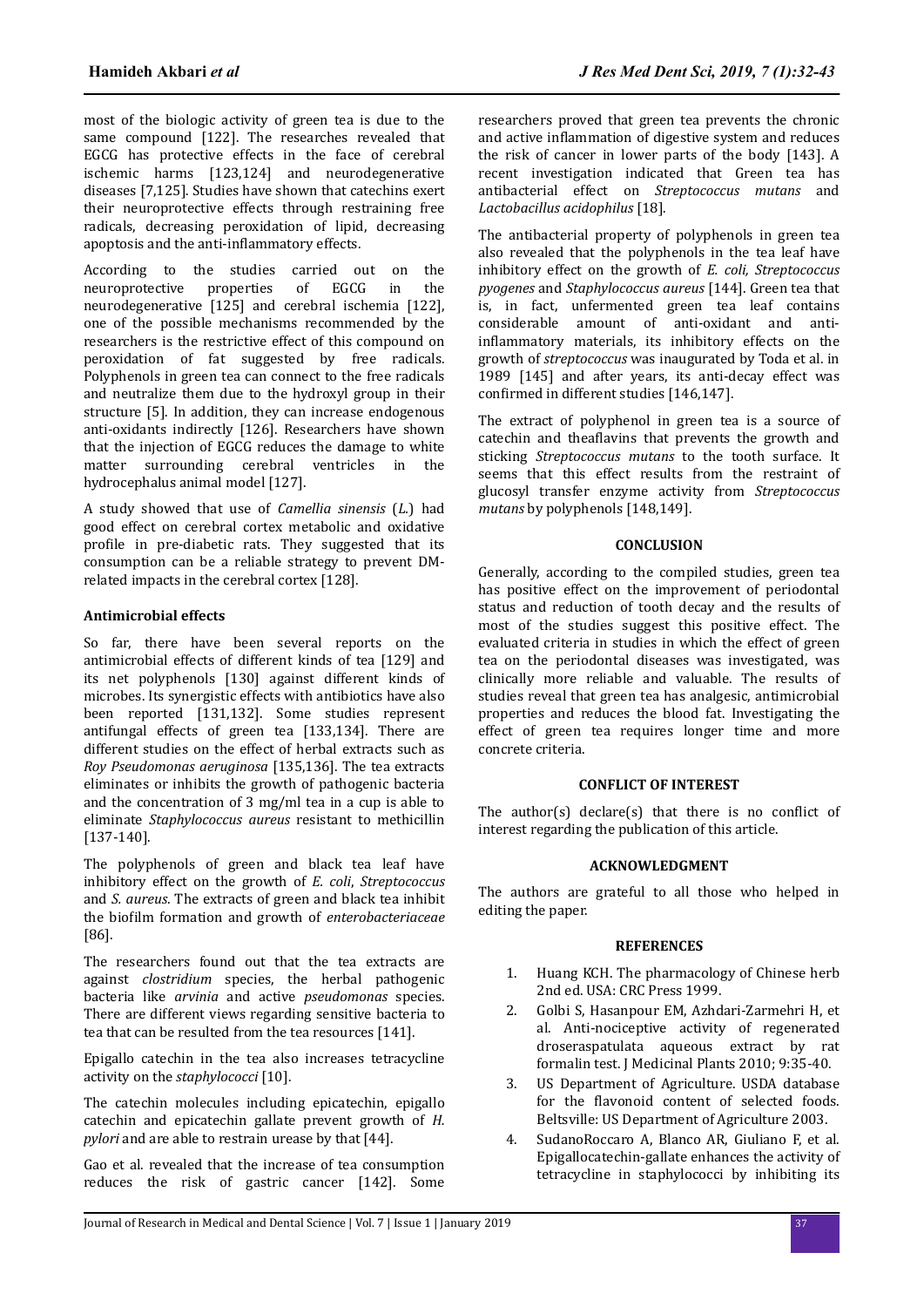efflux from bacterialcells. Antimicrob Agents Chemother 2004; 48:1968–73.

- 5. Weber JM, Ruzindana-Umunyana A, Imbeault L, et al. Inhibition of adenovirus infection and adenain by green tea catechins. Antiviral Res 2003; 58 167–73.
- 6. Brown AL, Lane J, Coverly J, et al. Effects of dietary supplementation with the green tea polyphenol epigallocatechin-3-gallate on insulin resistance and associated metabolic risk factors: Randomized controlled trial. Br J Nutr 2009; 101:886–94.
- 7. Weinreb O, Mandel S, Amit T, et al. Neurological mechanisms of Green tea polyphenols in Alzheimer's and Parkinson's diseases. J NutrBiochem 2004; 15:506–16.
- 8. Devika PT, Prince SMP. Protective effect of (–) epigallocatechin- gallate (EGCG) on lipid peroxide metabolism in isoproterenol induced myocardial infarction in male Wistar rats: A histopathological study. Biomed Pharmacother 2008; 62:701–8.
- 9. Hara Y. Green tea health benefits and applications. Marcel Dekker Inc, New York 2001.
- 10. Zhen YS. Tea: bioactivity and therapeutic potential. CRC Press 2003; 830.
- 11. Mouli V, Castilloux G, Auger FA, et al. Modulated response to cytokines of human wound healing myofibroblasts compared to dermal fibroblasts. Experiment Cell Res 1998; 238:283-93.
- 12. Leong DJ, Choudhury M, Hanstein R, et al. Correction to: Green tea polyphenol treatment is chondroprotective, anti-inflammatory and palliative in a mouse posttraumatic osteoarthritis model. Arthritis Res Ther 2019; 21:1.
- 13. Clark AM. Natural products as a resource for new drugs. Pharm Res 1996; 13:1133-41.
- 14. Li W, Zhang K, Zhao Q. Fructooligosaccharide enhanced absorption and anti-dyslipidemia capacity of tea flavonoids in high sucrose-fed mice. Int J Food SciNutr 2019; 1-12.
- 15. Mahmood T, Akhtar N, Khan BA. The morphology, characteristics, and medicinal properties of Camellia sinensis' tea. J Med Plants Res 2010; 4:2028-33.
- 16. Cabrera C, Artacho R, Giménez R. Beneficial effects of green tea-A review. J Am Coll Nutr 2006; 25:79-99.
- 17. Wu AH, Yu MC. Tea, hormone-related cancers and endogenous hormone levels. MolNutr Food Res 2006; 50:160-9.
- 18. Koo MWL, Cho CH. Pharmacological effects of green tea on the gastrointestinal system. Eur J Pharmacol 2004; 500:177-86.
- 19. Feng Q, Kumagai T, Torii Y, et al. Anticarcinogenic antioxidants as inhibitors

against intracellular oxidative stress. Free Rad Res 2001; 35:779-88.

- 20. Chung KT, Wong TY, Wei CI, et al. Tannins and human health: A review. Crit Rev Food Sci Nutr 1998; 38:421-64.
- 21. Dias TR, Tomas G, Teixeira NF, et al. White tea (Camellia Sinensis (L.)): Antioxidant properties and beneficial health effects. Int J Food Sci Nutr Diet 2013; 2:1-15.
- 22. Mao JT, Nie WX, Tsu IH, et al. White tea extract induces apoptosis in non-small cell lung cancer cells: The role of peroxisome proliferatoractivated receptor-{gamma} and 15 lipoxygenases. Cancer Prev Res (Phila.) 2010; 3:1132-40.
- 23. Jiao Y, Quan W, He Z, et al. Effects of catechins on Nε-(carboxymethyl) lysine and Nε- (carboxyethyl) lysine formation in green tea and model systems. J Agric Food Chem 2019.
- 24. Pastore RL, Fratellone P. Potential health benefits of green tea (Camellia sinensis): A narrative review. Explore (NY) 2006; 2:531-9.
- 25. Li S, Lo CY, Pan MH, et al. Black tea: Chemical analysis and stability. Food Funct 2013; 4:10-8.
- 26. Cooper R, Morré DJ, Morré DM. Medicinal benefits of green tea: Part II. Review of anticancer properties. J Altern Complement Med 2005; 11:639-52.
- 27. Miyata Y, Shida Y, Hakariya T, et al. Anti-cancer effects of green tea polyphenols against prostate cancer. Molecules 2019; 24.
- 28. Kada T, Kaneko K, Matsuzaki S, et al. Detection and chemical identification of natural bioantimutagens. A case of the green tea factor. Mutat Res 1985; 150:127-32.
- 29. Rieger-Christ KM, Hanley R, Lodowsky C, et al. The green tea compound, (-) epigallocatechin-3-gallate downregulates Ncadherin and suppresses migration of bladder carcinoma cells. J Cell Biochem 2007; 102:377-88.
- 30. Cross SE, Jin YS, Lu QY, et al. Green tea extract selectively targets nanomechanics of live metastatic cancer cells. Nanotechnology 2011; 22:215101.
- 31. Khan N, Mukhtar H. Tea polyphenols for health promotion. Life Sci 2007; 81:519-33.
- 32. Zaveri NT. Green tea and its polyphenoliccatechins: Medicinal uses in cancer and noncancer applications. Life Sci 2006; 78:2073-80.
- 33. Moderno PM, Carvalho M, Silva BM. Recent patents on Camellia sinensis: Source of health promoting compounds. Rec Pat Food Nutr Agric 2009; 1:182-92.
- 34. Fernandez PL, Martin MJ, Gonzalez AG, et al. HPLC determination of catechins and caffeine in tea. Differentiation of green black and instant teas. Analyst 2000; 125:421-5.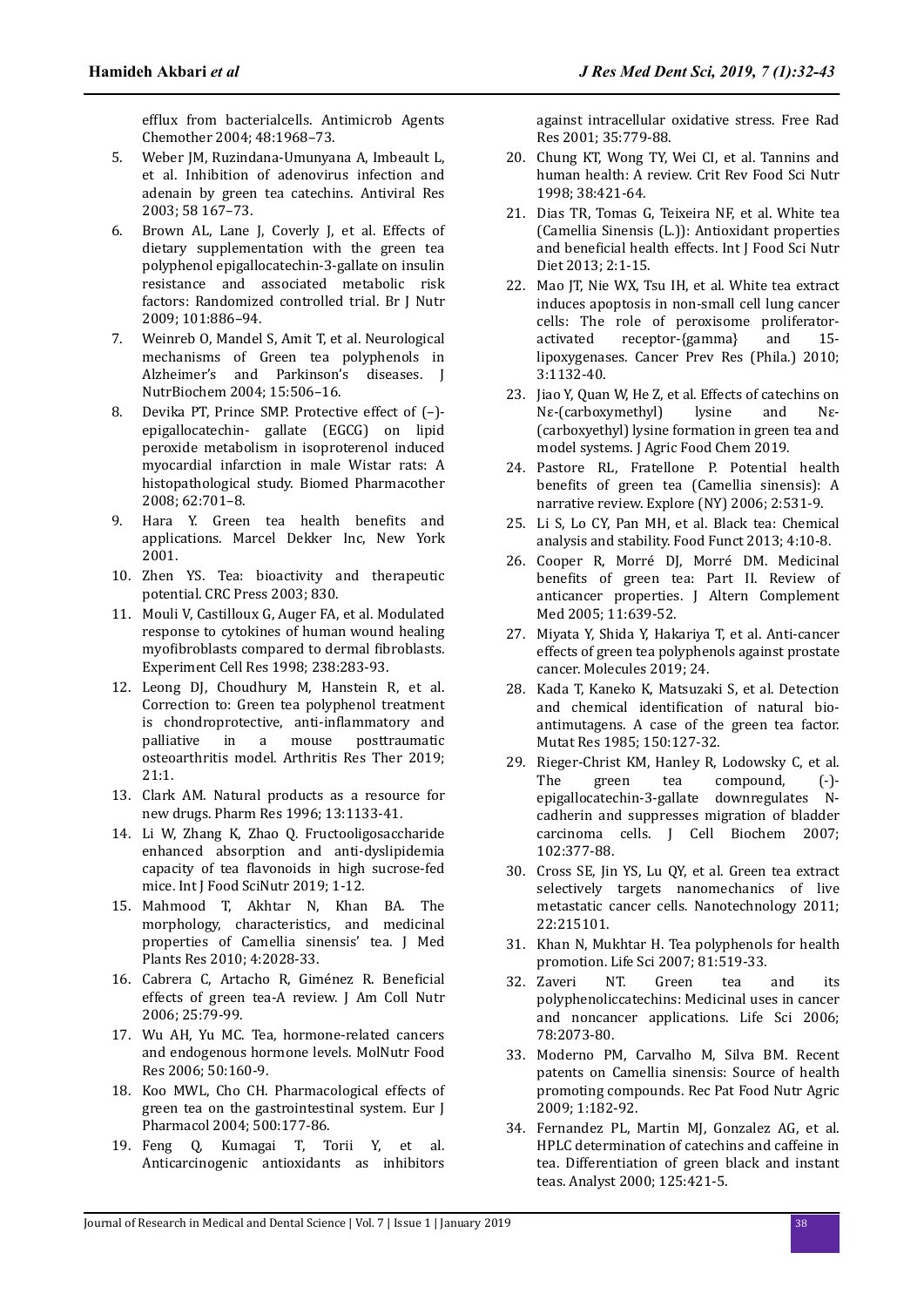- 35. Hayatsu H, Inada N, Kakutani T, et al. Suppression of genotoxicity of carcinogens by (-)-epigallocatechingallate. Prev Med 1992; 21:370-6.
- 36. Yamauchi R, Sasaki K, Yoshida K, et al. Identification of epigallocatechin-3-gallate in green tea polyphenols as a potent inducer of p53-dependent apoptosis in the human lung cancer cellline A549. Toxicol In Vitro 2009; 23:834-9.
- 37. Chen NG, Lu CC, Lin YH, et al. Proteomic approaches to study epigallocatechin gallateprovoked apoptosis of TSGH-8301 human urinary bladder carcinoma cells: Roles of AKT and heat shock protein 27-modulated intrinsic apoptotic pathways. Oncol Rep 2011; 26:939-47.
- 38. Fujiki H, Yoshizawa S, Horiuchi T, et al. Anticarcinogenic effects of (-) epigallocatechingallate. Prev Med 1992; 21:503-9.
- 39. Kemberling JK, Hampton JA, Keck RW, et al. Inhibition of bladder tumor growth by the green tea derivative epigallocatechin-3-gallate. J Urol 2003; 170:773-6.
- 40. Coyle CH, Philips BJ, Morrisroe SN, et al. Antioxidant effects of green tea and its polyphenols on bladder cells. Life Sci 2008; 83:12-8.
- 41. Qin J, Wang Y, Bai Y, et al. Epigallocatechin-3 gallate inhibits bladder cancer cell invasion via suppression of NF-kappaB-mediated matrix metalloproteinase-9 expression. Mol Med Rep 2012; 6:1040-4.
- 42. Hamada S, Slade HD. Biology immunology and cariogenicity of Streptococcus mutans. Microbiol Rev 1980; 44:331.
- 43. Ritter AV, Eidson RS, Donovan TE. Dental caries: Etiology clinical characteristics risk assessment and management. In: Heymann HO, Swift EJ, Ritter AV. Art and Science of Operative Dentistry 6th ed. Canada: Elsevier 2013; 44.
- 44. Sasaki H, Matsumoto M, Tanaka T, et al. Antibacterial activity of polyphenol components in oolong tea extract against streptococcus mutans. Caries Res 2004; 38:2-8.
- 45. Ferrazzano GF, Roberto L, Amato I, et al. Antimicrobial properties of green tea extract against cariogenic microflora: An in vivo study. J Med Food 2011; 14:907-11.
- 46. Hamilton-Miller JM. Anti-cariogenic properties of tea (Camellia sinensis). J Med Microbiol 2001; 50:299-302.
- 47. Hirasawa M, Takada K, Otake S. Inhibition of acid production in dental plaque bacteria by green tea catechins. Caries Res 2006; 40: 265-70.
- 48. Narotzki B, Reznick AZ, Aizenbud D, et al. Green tea: A promising natural product in oral health. Arch Oral Biol 2012; 57:429-35.
- 49. Armitage GC. Development of a classification system for periodontal diseases and conditions. Annals Periodontol 1999; 4:1-6.
- 50. James E, Hinrichs M, Caranzas JN. Clinical periodontology 11th ed. California: Elsevier Health Sciences 2012; 34-5.
- 51. Hirasawa M, Takada K, Makimura M, et al. Improvement of periodontal status by green tea catechin using a local delivery system: A clinical pilot study. J Periodontal Res 2002; 37:433-8.
- 52. Makimura M, Hirasawa M, Kobayashi K, et al. Inhibitory effect of tea catechins on collagenase activity. J Periodontol 1993; 64:630-6.
- 53. Nugala B, Namasi A, Emmadi P, et al. Role of green tea as an antioxidant in periodontal disease: The Asian paradox. J Indian Soc Periodontol 2012; 16:313-6.
- 54. Rasheed A, Haider M. Antibacterial activity of Camellia sinensis extracts against dental caries. Arch Pharm Res 1998; 21:348-52.
- 55. Kushiyama M, Shimazaki Y, Murakami M, et al. Relationship between intake of green tea and periodontal disease. J Periodontol 2009; 80:372-7.
- 56. Awadalla H, Ragab M, Bassuoni M, et al. A pilot study of the role of green tea use on oral health. Int J Dent Hyg 2009; 9:110-6.
- 57. Suyama E, Tamura T, Ozawa T, et al. Remineralization and acid resistance of enamel lesions after chewing gum containing fluoride extracted from green tea. Aust Dent J 2011; 56:394-400.
- 58. Soekanto SA, Mangundjaja S, Djais A. Effect of green tea on canes activity of Mutans Streptococci. In 2nd International Dental Collaboration of the Mekong River Region in Conjunction with The 27th Annual Scientific Meeting of Faculty Odonto-Stomatology HCM City. Ho Chi Minh City 2005; 4-6.
- 59. Zhang J, Kashket S. Inhibition of salivary amylase by black and green teas and their effects on the intraoral hydrolysis of starch. Caries Res 1998; 32:233-8.
- 60. Ciani O, Buyse M, Garside R, et al. Comparison of treatment effect sizes associated with surrogate and final patient relevant outcomes in randomised controlled trials: Metaepidemiological study. BMJ 2013; 346:f457.
- 61. George K. The effect of saliva on dental caries. JADA 2008; 139:11-7.
- 62. Jenabian N, Moghadamnia AA, Karami E, et al. The effect of Camellia sinensis (green tea) mouthwash on plaque-induced gingivitis: A single-blinded randomized controlled clinical trial. DARU J Pharm Sci 2012; 20:39.
- 63. Kudva P, Tabasum ST, Shekhawat NK. Effect of green tea catechin a local drug delivery system as an adjunct to scaling and root planing in chronic periodontitis patients: A

Journal of Research in Medical and Dental Science | Vol. 7 | Issue 1 | January 2019 39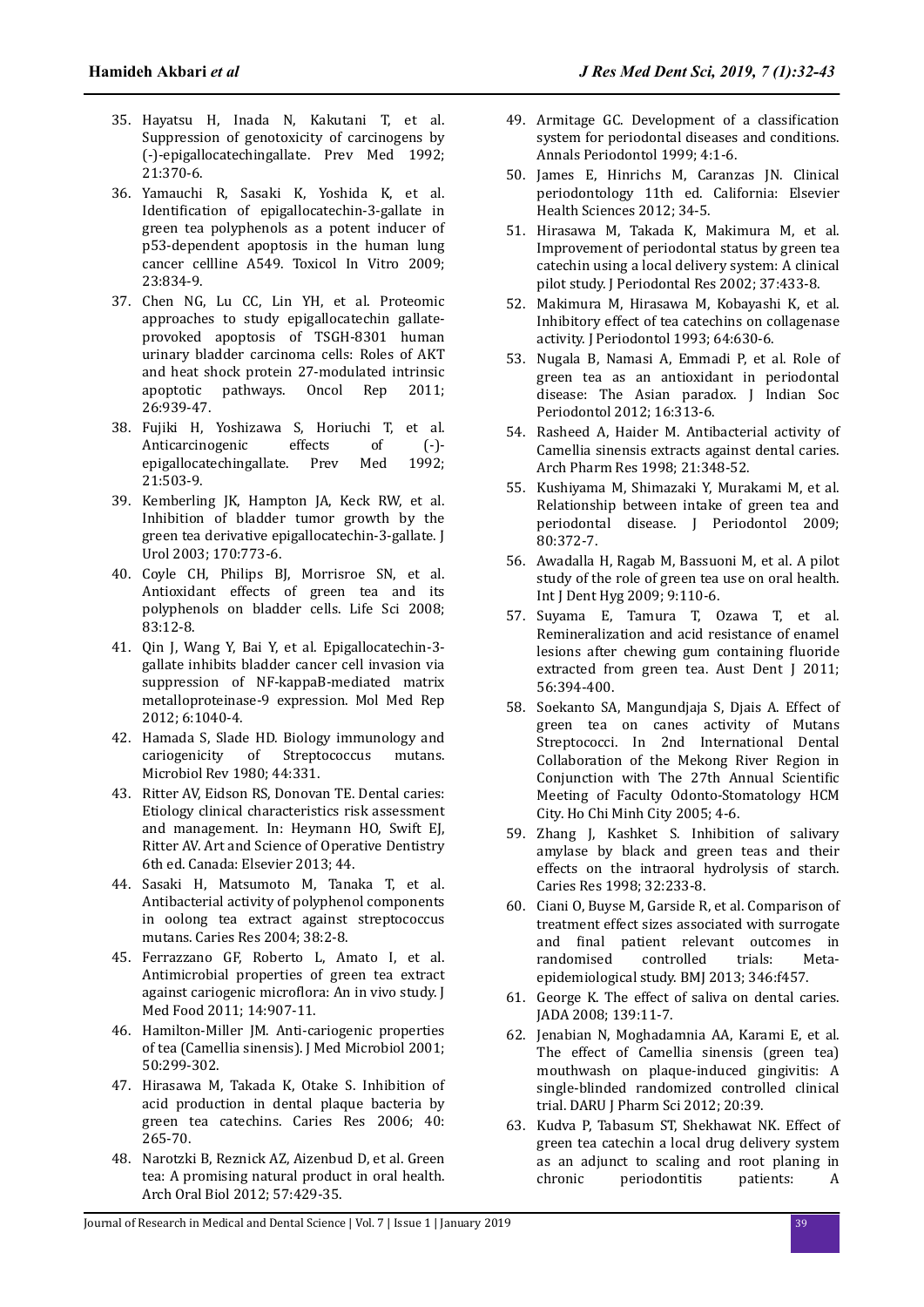clinicomicrobiological study. J Indian SocPeriodontol 2011; 15:39.

- 64. Krahwinkel T, Willershausen B. The effect of sugar-free green tea chew candies on the degree of inflammation of the gingiva. Eur J Med Res 2000; 5:463-7.
- 65. Koyama Y, Kuriyama S, Aida J, et al. Association between green tea consumption and tooth loss: Cross-sectional results from the Ohsaki Cohort 2006 Study. Prev Med 2010; 50:173-9.
- 66. Linke HA, LeGeros RZ. Black tea extract and dental caries formation in hamsters. Int J Food SciNutr 2003; 54:89-95.
- 67. Subramaniam P, Eswara U, Reddy MKR. Effect of different types of tea on Streptococcus mutans: An in vitro study. Indian J Dent Res 2012; 23:43-8.
- 68. Arab H, Maroofian A, Glostani S, et al. Review of the therapeutic effects of Camellia Sinensis (green tea) on oral and periodontal Health. J Med Plant Res 2011; 5:5465-9.
- 69. Bhathena SJ, Velasquez MT. Beneficial role of dietary phytoestrogens in obesity and diabetes. Am J ClinNutr 2002; 76:1191-201.
- 70. Venables M, Hulston C, Cox H, et al. Green tea extract ingestion fat oxidation and glucose tolerance in healthy humans. Am J ClinNutr 2008; 87:778–84.
- 71. Raederstorff DG, Schlachter MF, Elste V, et al. Effect of EGCG on lipid absorption and and plasma lipid levels in rats. J NutrBiochem 2003; 14:326-32.
- 72. Ota N, Soga S, Shimotoyodome A, et al. Effects of combination of regular exercise and tea catechins intake on energy expenditure in humans. J Health Sci 2005; 51:233–6.
- 73. Izadi V, Larijani B, Azadbakht L. Is coffee and green tea consumption related to serum levels of adiponectin and leptin? Int J Prev Med 2018; 9:106.
- 74. Ichinose T, Nomura S, Someya Y, et al. Effect of endurance training supplemented with green tea extract on substrate metabolism during exercise in humans. Scand J Med Sci Sports 2011; 21:598-605.
- 75. Kao YH, Hippakka RA, Liao S. Modulation of obesity by a green tea catechin. Am J ClinNutr 2000; 7:1232-41.
- 76. Dulloo AG, Duret C, Rohrer D, et al. Efficacy of a green tea extract rich in catechin polyphenols and caffeine in increasing 24-h energy expenditure and fat oxidation in humans. Am J ClinNutr 1999; 70:1040–5.
- 77. Liao S, Kao YH, Hiipakka RA. Green tea: Biochemical and biological basis for health benefits. Vitam Horm 2001; 62:1-94.
- 78. Kao YH, Hiipakka RA, Liao S. Modulation of endocrine systems and food intake by green tea

epigallocatechingallate. Endocrinology 2000; 141:980-7.

- 79. Hsu CH, Tsai TH, Kao YH, et al. Effect of green tea extract on obese women: A randomized double-blind placebo-controlled clinical trial. ClinNutr 2008; 27:363-70.
- 80. Mohammadi S, Attar HMJ, Karimi M, et al. The effects of green tea extract on serum adiponectin concentration and insulin resistance in patients with type 2 diabetes mellitus. J Zanjan Univer Med Sci 2010; 18:44-57.
- 81. Sook JH, Ho BY. Effects of combined exercise and green tea intake on body weight and adiponectin obese high school female. Korean Soci Life Sci 2006; 16:927-77.
- 82. Cho SI, Park PJ, Shin HJ, et al. Catechin suppresses expression of Kruppel-like factor 7 and increases expression and secretion of adiponectin protein in 3T3-L1 cells. Am J Physiol Endocrinol Metab 2007; 292:E1166-72.
- 83. Lindsey A, Brown P. Is green tea an effective aid in weight reduction? Phila Coll Osteo Med 2010; 44:210-8.
- 84. Shimada M, Mochizuki K, Sakurai N, et al. Dietary supplementation with epigallocatechingallate elevates levels of circulating adiponectin in non-obese Type-2 diabetic Goto–Kakizaki rats. Biosci Biotechnol Biochem 2007; 71:2079-82.
- 85. Shin DW, Kim SN, Lee SM, et al. Catechin promotes adipocyte differentiation in human bone marrow mesenchymal stem cells through<br>PPAR gamma transactivation. Biochem PPAR gamma transactivation. Biochem Pharmacol 2009; 77:125-33.
- 86. Potenza M, Marasciulo F, Tarquinio M, et al. EGCG a green tea polyphenol improves endothelial function and insulin sensitivity reduces blood pressure and protects against myocardial I/R injury in SHR. AJP–Endo 2007; 292: E1378-87.
- 87. Shoae Hassani AR, Ordouzadeh N, Ghaemi A, et al. Comparing black and green tea (Camellia sinensis L) extracts effects on the growth inhibition and biofilm formation of Enterobacteriacea. J Arak Univer Med Sci 2008; 43:64-73.
- 88. Mehdizade M, Hosseini SA, Ebrahiminia F, et al. Effect of green tea (Camellia sineisis L) extract on blood glucose and body weight in male induced diabetic Rats. J Gorgan Univ Med Sci 2009; 11.
- 89. Otto B, Tschop M, Heldwein W, et al. Endogenous and exogenous glucocorticoids decrease plasma ghrelin in humans. Eur J Endo 2004; 151:113–7.
- 90. Chacko SM, Thambi PT, Kuttan R, et al. Beneficial effects of green tea: A literature review. Chin Med 2010; 5:13-22.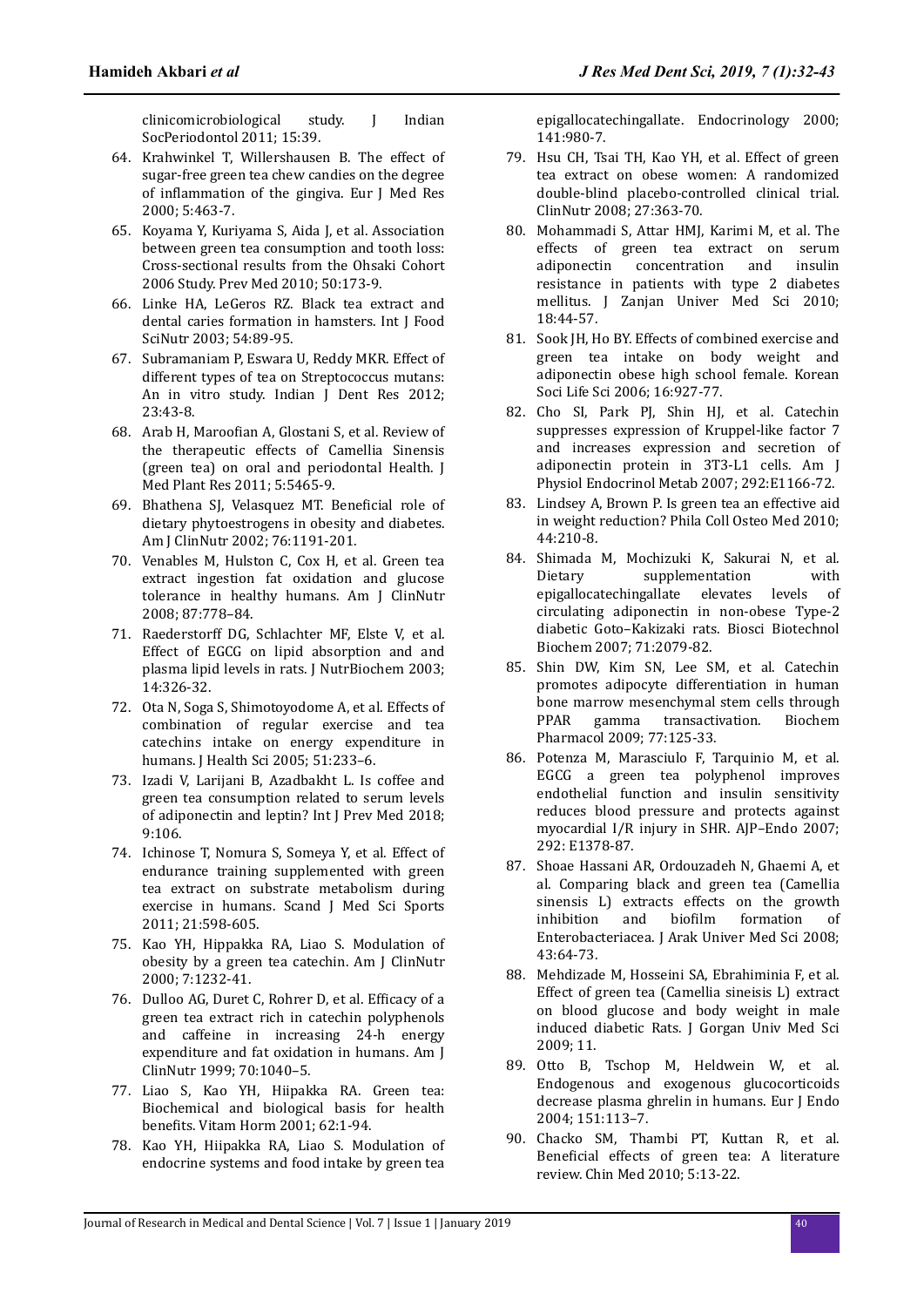- 91. Richards JC, Lonac MC, Johnson TK, et al. Epigallocatechin-3-gallate increases maximal oxygen uptake in adult humans. Med Sci Sports Exer 2010; 42:739-44.
- 92. Reinbach HC, Smeets A, Martinussen T, et al. Effects of capsaicin green tea and CH-19 sweet pepper on appetite and energy intake in humans in negative and positive energy balance. Clin Nutr 2009; 28:260-5.
- 93. Murase T, Haramizu S, Shimotoyodome A, et al. Green tea extract improves running endurance in mice by stimulating lipid utilization during exercise. AJP-Regu Physiol 2006; 290:R1550-6.
- 94. Dostalova I, Haluzik M. The role of ghrelin in the regulation of food intake in patients with obesity and anorexia nervosa. Physiol Res 2009; 58:159-70.
- 95. Shimotoyodme A, Haramizu S, Inaba M, et al. Exercise and green tea extract stimulate fat oxidation and prevent obesity in mice. Med Sci Sports Exerc 2005; 37:1884-92.
- 96. Cardoso GA, Salgado JM, Cesar CM, et al. The effects of green tea consumption and resistance training on body composition and resting metabolic rate in overweight or obese women. J Med Food 2013; 16:120-7.
- 97. Mousavi A. Green tea and weight control. Razi Pharm J 2009; 12:39-41.
- 98. Monteiro R, Assuncao M, Andrade JP, et al. Chronic green tea consumption decreases body mass induces aromatase expression and changes proliferation and apoptosis in adult male rat adipose tissue. J Nutr 2008; 138:2156-63.
- 99. Nagao T, Komine Y, Soga S, et al. Ingestion of a tea rich in catechins leads to a reduction in body fat and malondialdehyde-modified LDL in men. Am J ClinNutr 2005; 81:122-9.
- 100. Phung OJ, Baker WL, Matthews LJ, et al. Effect of green tea catechins with or without caffeine on anthropometric measures: a systematic review and meta-analysis. Am J Clin Nutr 2010; 91:73-81.
- 101. Shen CL, Cao JJ, Dagda RY, et al. Green tea polyphenols benefits body composition and improves bone quality in long-term high-fat diet–induced obese rats. Nutr Res 2012; 32:448–57.
- 102. Cunha CA, Lira FL, Rosa Neto JC, et al. Green tea extract supplementation induces the lipolytic pathway, attenuates obesity, and reduces lowgrade inflammation in mice fed a highfat diet. Mediators Inflamm 2013; 2013:635470.
- 103. Lonac MC, Richards JC, Schweder MM, et al. Influence of short-term consumption of the caffeine-free, epigallocatechin-3-gallate supplement, teavigo, on resting metabolism and the thermic effect of feeding. Obesity 2011; 19:298–304.
- 104. Hill AM, Coates AM. Can EGCG reduce abdominal fat in obese subjects? J AM Coll Nutr 2007; 26:392-402.
- 105. Westerterp-Plantengo MS, Lejeune MP, Kovacs EM, et al. Body weight loss and weight maintenance in relation to habitual caffeine intake and green tea supplementation. Obes Res 2005; 13:1195-204.
- 106. Nagao T, Hase T, Tokimitsu I, et al. A green tea extract high in catechins reduces body fat and cardiovascular ricks in humans. Obesity 2007; 15:1473-83.
- 107. Boschmann M, Thielecke F. The effects of Epigallocatechin-3-gallat on thermogenesis and fat oxidation in obese mem: A pilot study. J Am Coll Nutr 2007; 26:389S-95S.
- 108. dos Santos MD, Almeida MC, Lopes NP, et al. Evaluation of the anti-inflammatory, analgesic and antipyretic activities of the natural polyphenol chlorogenic acid. Biol Pharm Bull 2006; 29:2236-40.
- 109. Choi EM. Antinociceptive and antiinflammatory activities of pine (Pinusdensiflora) pollen extract. Phytother Res 2007; 21:471-5.
- 110. Choi JI, Kim WM, Lee HG, et al. Role of neuronal nitric oxide synthase in the antiallodynic effects of intrathecal EGCG in a neuropathic pain rat model. Neurosci Lett 2012; 510:53-7.
- 111. Azhdari-Zarmehri H, Semnanian S, Fathollahi Y, et al. Intraperiaqueductal gray matter microinjection of orexin-A decreases formalininduced nociceptive behaviors in adult male rats. J Pain 2011; 12:280-7.
- 112. Ahmed S, Marotte H, Kwan K, et al. Epigallocatechin-3-gallate inhibits IL-6 synthesis and suppresses transsignaling by enhancing soluble gp130 production. Proc Natl Acad Sci USA 2008; 105:14692-7.
- 113. Alcaraz MG, Honli RS. Actions of flavonoids and the novel anti-inflammatory flavones, Hyperlactin-8-glucoside, on prostaglandin biosynthesis and inactivation. Biochem Pharmacol 1985; 34:2477-82.
- 114. Katzung BG. Basic and clinical pharmacology, 6th Edn. New York: Conn Appleton and Lung Co. Nor walk Connectict 1995; 466.
- 115. Ozek M, Uresin Y, Güngör M, et al. Comparision of the effects of specific and nonspecific inhibition of nitric oxide synthase of morphine analgesia, tolerance and dependence in mice. Life Sci 2003; 72:1943-51.
- 116. Singal A, Anjaneyulu M, Chopra K, et al. Modulatory role of green tea extract on antinociceptive effect of morphine in diabetic mice. J Med Food 2005; 8:386-91.
- 117. Park OJ, Surh YJ. Chemopreventive potential of epigallocatechingallate and genistein: Evidence from epidemiological and laboratory studies. Toxicol Lett 2004; 150:43–56.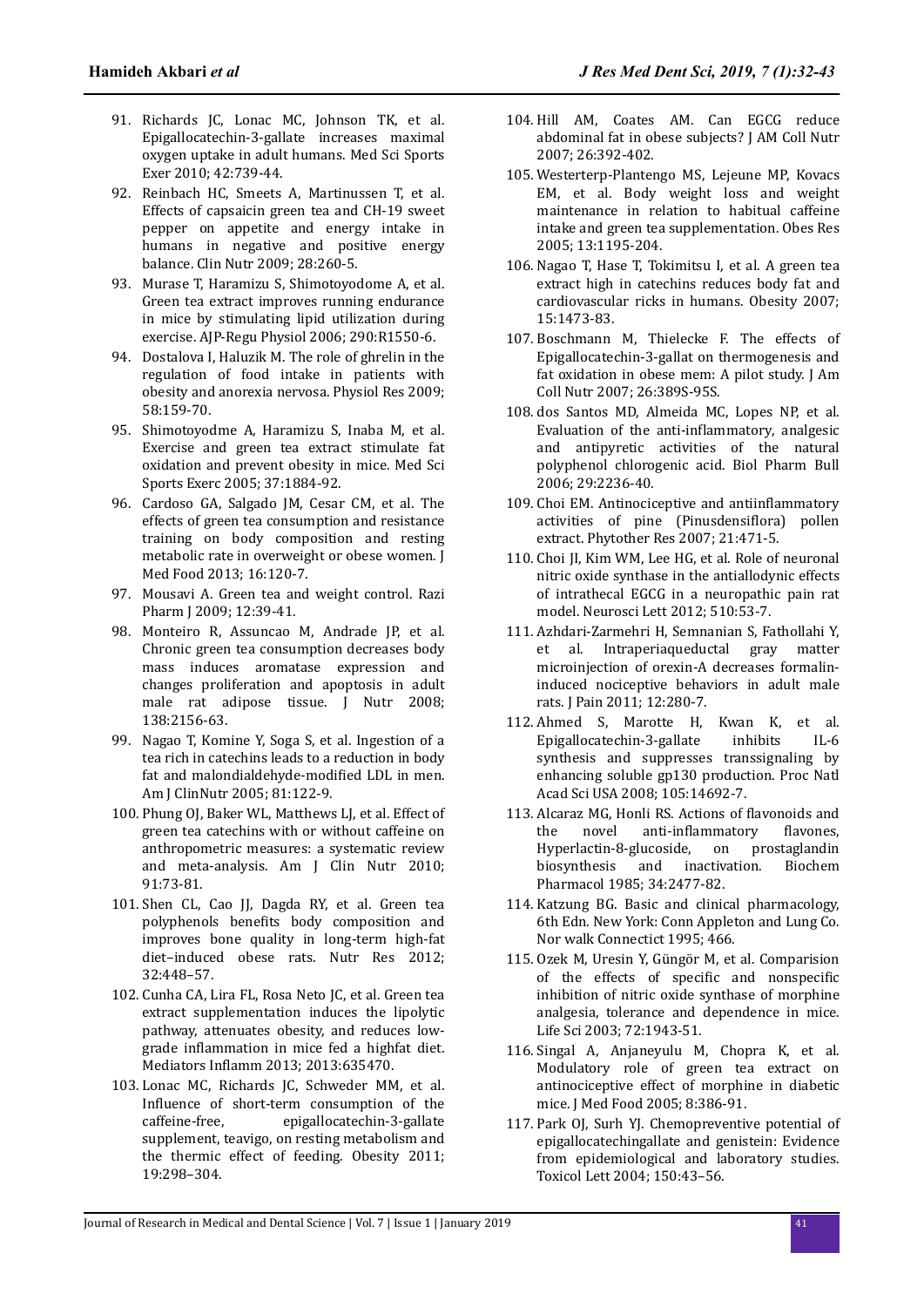- 118. Mandel S, Weinreb O, Amit T, et al. Cell signaling pathways in the neuroprotectiveactions of the Green tea polyphenol (−)- epigallocatechin-3 gallate: Implications for neurodegenerative diseases. J Neurochem 2004; 88:1555–69.
- 119. Singh R, Ahmed S, Malemud CJ, et al. Epigallocatechin-3-gallate selectively inhibits interleukin-1beta-induced activation of mitogen activated protein kinase subgroup c-Jun Nterminal kinase in human osteoarthritis chondrocytes. J Orthopedic Res 2003; 21:102–9.
- 120. Yun HJ, Yoo WH, Han MK, et al. Epigallocatechin-3-gallate suppresses TNFalpha -induced production of MMP-1 and -3 in rheumatoid arthritis synovial fibroblasts. Rheumatol Int 2008; 29:23–9.
- 121. Renno WM, Saleh F, Klepacek I, et al. Green tea pain modulating effect in sciatic nerve chronic constriction injury rat model. Nutr Neurosci 2006; 9:41-7.
- 122. Kakuda T. Neuroprotective effects of the green tea components theanine and catechins. Biol Pharm Bull 2002; 25:1513-18.
- 123. Sutherland BA, Rahman RM, Appleton I, et al. Mechanisms of action of green tea catechins, with a focus on ischemia-induced neurodegeneration. J Nutr Biochem 2006; 17:291-306.
- 124. Choi YB, Kim YI, Lee KS, et al. Protective effect of epigallocatechingallate on brain damage after transient middle cerebral artery occlusion in rats. Brain Res 2004; 1019:47-54.
- 125. Lee H, Bae JH, Lee SR, et al. Protective effect of green tea polyphenol EGCG against neuronal damage and brain edema after unilateral cerebral ischemia in gerbils. J Neurosci Res 2004; 77:892-900.
- 126. He M, Zhao L, Wei MJ, et al. Neuroprotective effects of epigallocatechin-3- gallate on aging mice induced by D- galactose. Biol Pharm Bull 2009; 32:55-60.
- 127. Skrzydlewska E, Ostrowska J, Farbiszewski R, et al. Protective effect of green tea against lipid peroxidation in the rat liver, blood serum and the brain. Phytomedicine 2002; 9:232-38.
- 128. Etus V, Altuq T, Belce A, et al. Green tea polyphenol epigallocatechingallate prevents oxidative damage on periventricular white matter of infantile rats with hydrocephalus. Tohoku J Exp Med 2003; 200:203-9.
- 129. Nunes AR, Alves MG, Tomás GD, et al. Daily consumption of white tea (Camellia sinensis (L.)) improves the cerebral cortex metabolic and oxidative profile in prediabetic Wistar rats. Br J Nutr 2015; 113:832-42.
- 130. Bandyopadhyay D, Chatterjee TK, Dasgupta A, et al. In vitro and in vivo antimicrobial action of tea: The commonest beverage of Asia. Biol Pharm Bull 2005; 28:2125-7.
- 131. Taguri T, Tanaka T, Kouno I, et al. Antimicrobial activity of 10 different plant polyphenols against bacteria causing food-borne disease. Biol Pharm Bull 2004; 27:1965-9.
- 132. Isogia E, Hirose k, HayashikHayashis O, et al. The in vivo synergy between green tea extract and levofloxacin a gainstetnterhemorrhagic Escherichia coli 0157 infection. Curr Microbiol 2001; 42:248-51.
- 133. Tiwari RP, Bhartis K, Kaur HD, et al. Synergistic antimicrobial activity of tea and antibiotics. Indian J Med Res 2005; 122:80-4.
- 134. Hirasawa M, Takada K. Multiple effects of green tea catechin on the antifungal activity of antimycotics against Candida albicans. J Antimicrob Chemother 2004; 53:225-9.
- 135. Park BJ, Park JC, Taguchi H, et al. Antifungal susceptibility of epigallocatechin 3-O-gallate (EGCg) on clinical isolates of pathogenic yeasts. Biochem Biophys Res Commun 2006; 347:401-5.
- 136. Rao PV, Goudu AS, Sasikala S, et al. Efficacy of antimicrobial activity of rhinacanthusnasutus (LINN) leaves in different extractions. IJPBS 2010; 1:1-4.
- 137. Silva NCC, Junior FA. Biological properties of medicinal plants: A review of their antimicrobial activity. J Venom Anim Toxins Incl Trop Dis 2010; 16:402-13.
- 138. Toda M, Okubo S, Hara Y, et al. Antibacterial and bactericidal activities of tea extracts and catechins against methicillin resistant Staphylococcus aureus. Nippon Saikingaku Zasshi 1991; 46:839-45.
- 139. An BJ, Kwak JH, Son JH, et al. Biological and antimicrobial activity of irradiated green tea polyphenols. Food Chem J 2004; 88:549-55
- 140. Shoae Hassani A, Amirmozafari N, Ordouzadeh N, et al. Volatile components of Camellia sinensis inhibits growth and biofilm formation of oral streptococci in vitro. Pak J Biol Sci 2008; 11:1336-41.
- 141. Su P, Henriksson A, Nilsson C, et al. Synergistic effect of green tea extract and probiotics on the pathogenic bacteria, Staphylococcus aureus and Streptococcus pyogenes. World J Microbiol Biotechnol 2008; 21:186-90
- 142. Gao YT, McLaughlin JK, Blot WJ, et al. Reduced risk of esophageal cancer associated with green tea consumption. J Natl Cancer Ins 1994; 86:855-8.
- 143. Matsubara S, Shibata H, Ishikawa F, et al. Suppression of Helicobacter pylori- induced gastritis by green tea extract in Mongolian gerbils. Biochem Biophys Res Commun 2003; 310:715-9.
- 144. Anita P, Sivasamy S, Kumar PM, et al. In vitro antibacterial activity of Camellia sinensis extract against cariogenic microorganisms. J Basic Clin Pharm 2014; 6:35.